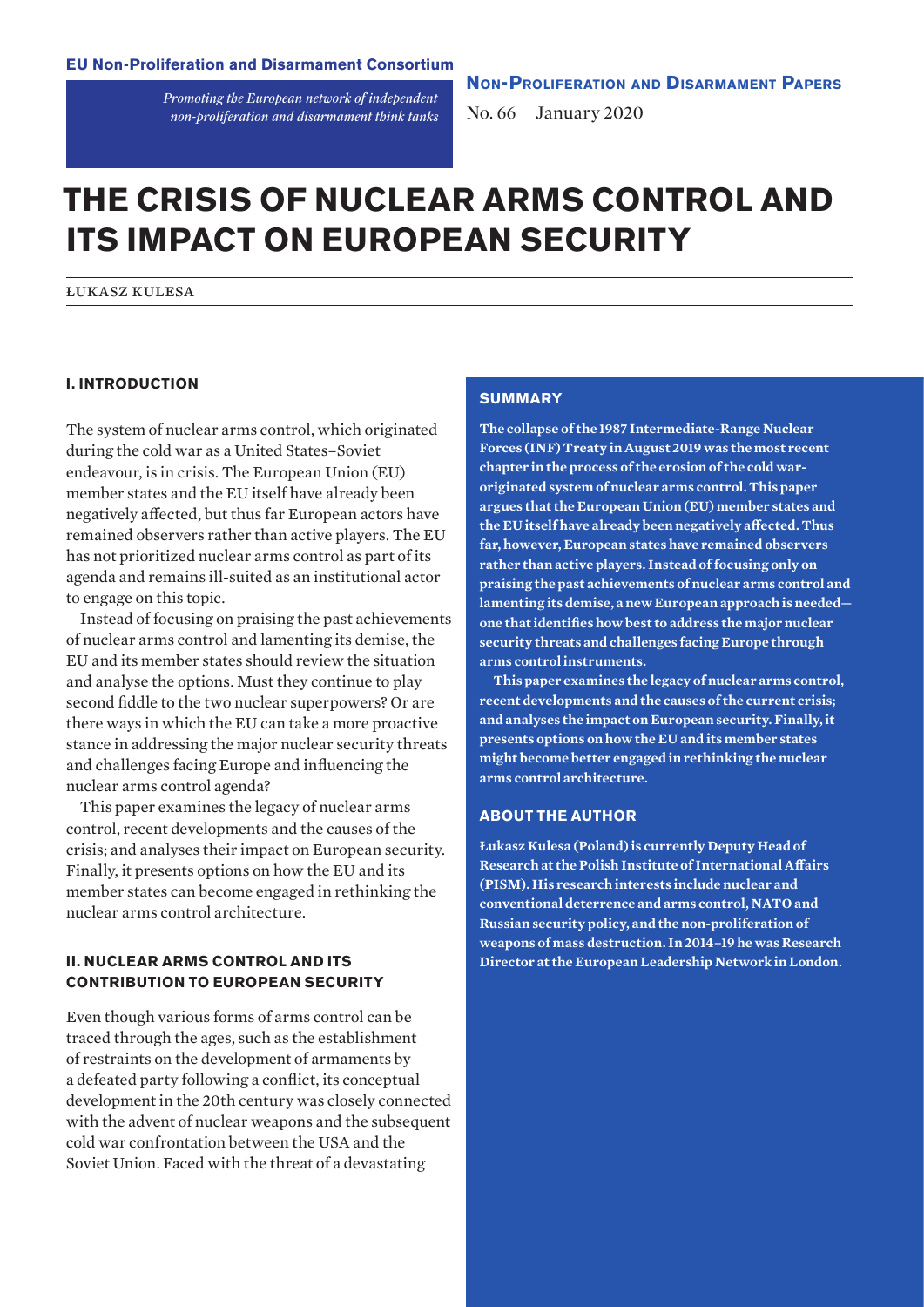nuclear exchange and the increasing financial costs of the nuclear arms race, and with the Cuban missile crisis providing a warning of the dangers of a nuclear escalation, both countries decided jointly to manage this aspect of their adversarial relationship rather than risk unconstrained competition or catastrophic war.

In their 1961 book *Strategy and Arms Control*, Thomas Schelling and Morton Halperin define arms control as 'all the forms of military cooperation between potential enemies in the interest of reducing the likelihood of war, its scope and violence if it occurs, and the political and economic costs of being prepared for it'.<sup>1</sup> This definition captures neatly the nature of cold war bilateral arms control efforts. The aim was to make the ongoing confrontation less dangerous and more stable. This could be achieved by providing a degree of predictability, transparency and restraint regarding the development of each side's strategic forces and reducing the likelihood of one side aiming at or achieving a qualitative or quantitative breakthrough in armaments, which would inevitably cause the other side to react (arms race stability). The arms control system was also intended to reduce the incentives for launching a surprise strike or escalating to the nuclear level during a crisis (crisis stability). Arms control thus differed from the disarmament-focused approach and was pursued in parallel with non-proliferation efforts.

The resulting strategic stability-focused approach resulted in a series of arms control negotiations and treaties focused on 'narrow, technical constraints on military capabilities or behaviour that potential adversaries [could] devise to reduce the risks and costs of competition'.<sup>2</sup> This was the essence of the Strategic Arms Limitation Talks (SALT), launched in the late 1960s, which led to, among other things, the SALT 1 agreement, the Anti-Ballistic Missile (ABM) Treaty and the SALT 2 agreement.<sup>3</sup> In the late 1980s and early 1990s, these were followed by the 1987 Intermediate-Range Nuclear Forces Treaty (INF Treaty), the Strategic Arms Reduction Treaty (START 1) and the Presidential Nuclear Initiatives (PNIs). It is notable that strategic stability logic continued to be applied even after the end of the cold war, when the relationship

between the USA and Russia was supposedly founded on the basis of common values and interests. It underpinned work on the START 2 and START 3 treaties and the most recent bilateral agreements—the Moscow Strategic Offensive Reductions Treaty (SORT) and the New START.<sup>4</sup> This sequence of agreements first stabilized the confrontation between the two superpowers, then supported the peaceful transformation of East–West relations at the end of the cold war (the INF Treaty and the PNIs), before finally enabling significant reductions in the number of warheads and delivery vehicles (START 1 and New START).

The history of arms control throughout the cold war involved periods of stagnation, periods of escalation and periods of crisis, such as the Soviet deployment of SS-20 intermediate-range missiles in Europe or US President Ronald Reagan's pursuit of a new generation of nuclear armaments and the Strategic Defence Initiative (territorial missile defence). Various approaches to arms control were pursued at different points by both the US and the Soviet/Russian leaderships. The role of nuclear arms control in ending the cold war may have been overestimated, as it served mainly to optimize the nuclear forces of the two countries for their nuclear missions rather than reduce stockpiles. Overall, however, the positive contribution of arms control to the prevention of nuclear war and to the management of US–Soviet and US–Russian relations is incontestable.

Although European states did not participate directly in the bilateral nuclear arms control negotiations, the European members of the North Atlantic Treaty Organization (NATO) were kept informed by the USA and consulted—bilaterally and within the NATO framework—on the major nuclear arms control initiatives and talks with the Soviet Union, and later with Russia. In the case of the 'Euromissiles' crisis and subsequent INF Treaty negotiations, consultations within NATO, with the active participation of European NATO members, were essential for the formulation of both the deterrence track (through the work of the Nuclear Planning Group and the High Level Group) and the arms control track (through the newly established Special Consultative Group) of the

<sup>1</sup> Schelling, T. C. and Halperin, M. H., *Strategy and Arms Control*  (Twentieth Century Fund: New York, 1961), p. 2.

 $2$  Gallagher, N.W., 'Re-thinking the unthinkable: arms control in the twenty-first century', *Nonproliferation Review*, vol. 22, nos 3–4 (2015), p. 471.

<sup>3</sup> For an overview see e.g. Arms Control Association, '[US–Russian](https://www.armscontrol.org/factsheets/USRussiaNuclearAgreements) [nuclear arms control agreements at a glance](https://www.armscontrol.org/factsheets/USRussiaNuclearAgreements)', Fact sheets and briefs, updated Aug. 2019.

<sup>4</sup> Rumer, E., *[A Farewell to Arms…Control](https://carnegieendowment.org/2018/04/17/farewell-to-arms-.-.-.-control-pub-76088)*, Carnegie Endowment for International Peace, US–Russia Insight, 17 Apr. 2018.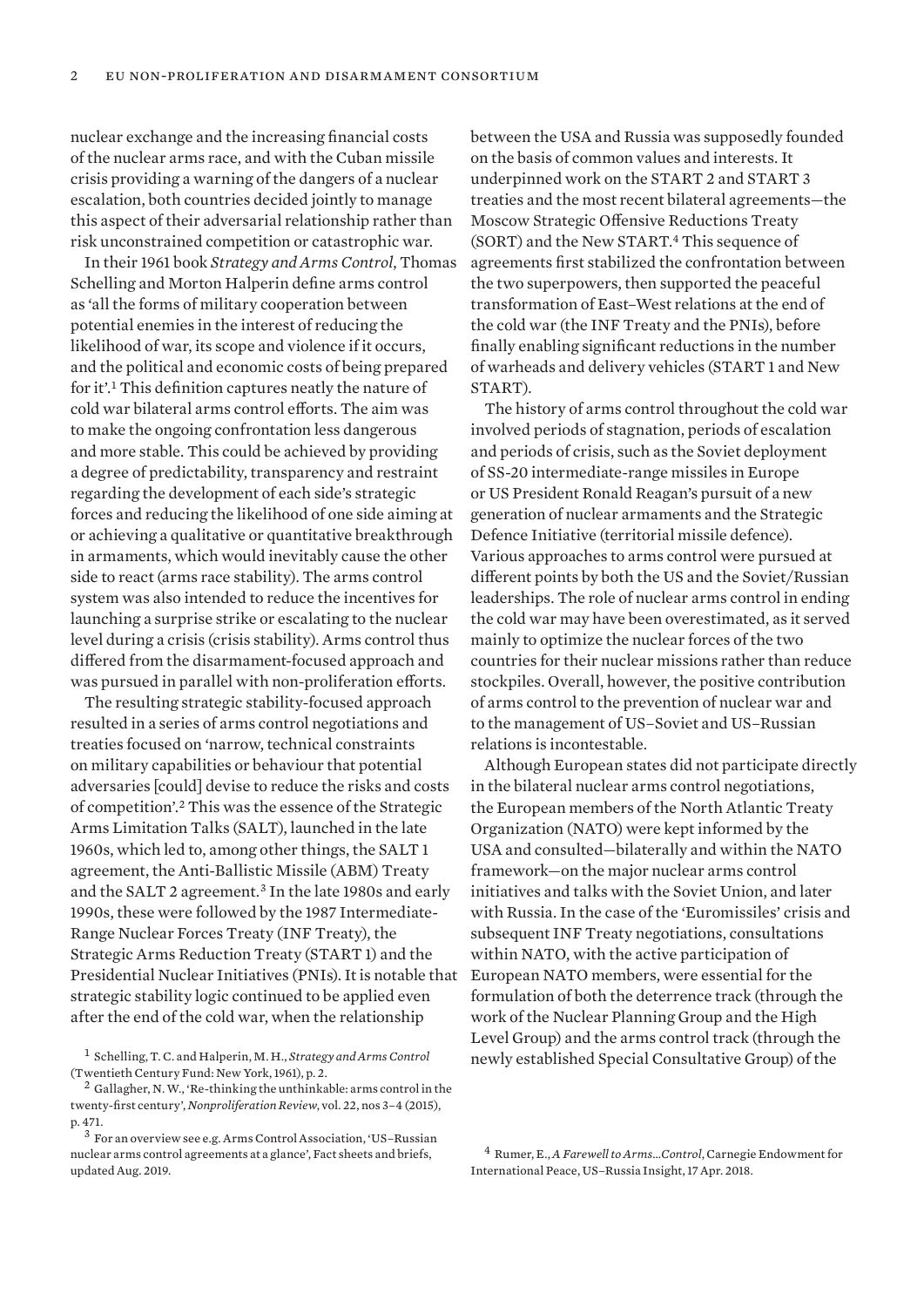'Double-Track' decision adopted by NATO in November that it would not react to assertive actions in Europe. 1979.<sup>5</sup>

Developments in nuclear arms control between the two superpowers affected Europe in a number of ways. Most fundamentally, during the cold war all European states—regardless of their ideological affiliation or status as neutrals, or members of NATO or the Warsaw Pact—faced a direct threat to their survival in the event of a nuclear exchange between the USA and the Soviet Union, which it was understood would involve sooner or later a massive use of nuclear weapons in Europe. They were therefore interested in and generally supportive of strategic dialogue between the two superpowers and in advances in arms control. From their viewpoint, the security of Europe benefited from a gradual reduction in the two nuclear arsenals and the increased predictability guaranteed by strategic arms control treaties. Progress in bilateral arms control also supported nuclear non-proliferation and disarmament goals.

However, some European states at times also expressed reservations about the consequences of the superpowers' pursuit of strategic nuclear arms control. First, the focus on the systems capable of striking targets on US and Russian territory meant that other categories of nuclear weapons, with a crucial security impact on Europe, remained unconstrained. These 'non-strategic' or tactical weapons, deployed on a large scale by NATO and the Soviet Union/Warsaw Pact in Europe for war-fighting purposes, were capable of causing catastrophic levels of damage in case of war.<sup>6</sup> Concern about the consequences of a limited nuclear war in Europe provided an incentive for the rise of European peace movements and also brought proposals from both sides of the Iron Curtain on the creation of nuclear weapon-free zones in Europe.<sup>7</sup>

Second, there were concerns expressed at times in some NATO countries about arms control going too far and the USA disregarding the interests of its European allies by agreeing to arms control proposals that would lead to a strategic decoupling from Europe. It was also feared that the USA could become so focused on the relaxation of tensions with the Soviet Union/Russia

This explains, for example, the insistence of Germany and a number of other NATO members in the late 1970s that the USA include the new Soviet intermediaterange systems in its arms control negotiations with the Soviet Union, even though they could not directly threaten the USA. Similar concerns were expressed about disregarding the interests of European NATO members, especially by Central and East European states, during President Barack Obama's 'reset' with Russia and negotiations over New START.

Finally, both during and after the cold war the European nuclear weapon states—France and the United Kingdom—emphasized the independent character of their nuclear arsenals and their opposition to having them included in strategic arms control negotiations and treaties. The long-standing Soviet and Russian argument has been that they should essentially be treated as part of the 'Western' nuclear arsenal, and should ultimately be counted within one set of thresholds on numbers of delivery systems and warheads. In response, France and the UK maintain that they have already substantially and unilaterally reduced the number and salience of nuclear weapons in their own postures since the end of the cold war. It may be assumed that they would be willing to consider joining a nuclear arms control negotiation only after the two biggest possessors have significantly reduced their stockpiles.<sup>8</sup>

This duality of general European support for nuclear arms control, on the one hand, and concerns about whether the focus and substance of bilateral US–Russian nuclear arms control are fully in sync with European security interests, on the other, remains relevant today.

# **III. THE CURRENT STATE OF THE NUCLEAR ARMS CONTROL ARCHITECTURE**

The 2010 New START between the USA and Russia remains in force. The agreement sets equal limits on strategic delivery systems: 700 deployed intercontinental ballistic missiles (ICBMs), sealaunched ballistic missiles (SLBMs) and heavy

<sup>5</sup> Lunn, S. and Williams, N., '[The demise of the INF Treaty: what are](https://www.europeanleadershipnetwork.org/wp-content/uploads/2019/02/05022018-ELN-Policy-Brief-Feb-2019-v2.pdf)  [the consequences for NATO?'](https://www.europeanleadershipnetwork.org/wp-content/uploads/2019/02/05022018-ELN-Policy-Brief-Feb-2019-v2.pdf), European Leadership Network (ELN), *ELN Policy Brief*, Feb. 2019.

 $^6\,$  As is evident from the declassified military planning of the Warsaw Pact and NATO.

<sup>7</sup> Muller, H. et al., *[A Nuclear Weapon-Free Zone in Europe: Concept—](https://www.files.ethz.ch/isn/195869/PRIF_WP_26.pdf) [Problems—Chances](https://www.files.ethz.ch/isn/195869/PRIF_WP_26.pdf)*, Working Paper no. 27 (Peace Research Institute Frankfurt: Frankfurt, Jan. 2016), pp. 17–19.

<sup>&</sup>lt;sup>8</sup> According to the 2007 remarks by the UK's Secretary of State for Foreign and Commonwealth Affairs, Margaret Beckett, 'when it will be useful to include in any negotiations the one per cent of the world's nuclear weapons that belong to the UK, we will willingly do so'. Beckett, M., '[Keynote address: a world free of nuclear weapons?'](https://carnegieendowment.org/events/?fa=eventDetail&id=1004), Carnegie International Nonproliferation Conference, 25 June 2007.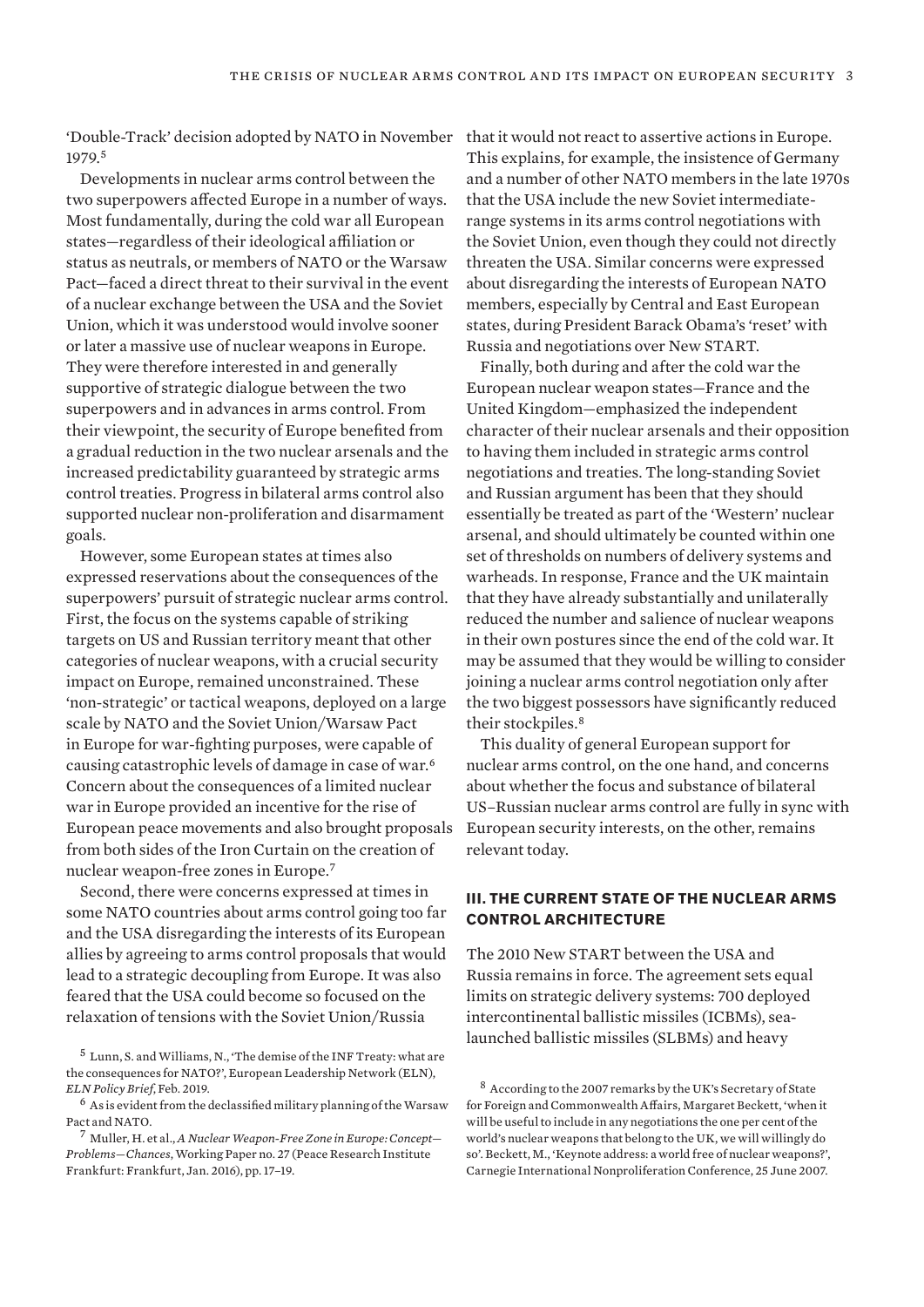bombers, 800 deployed and non-deployed ICBM launchers, SLBM launchers and heavy bombers, as well as a limit of 1550 warheads on deployed strategic delivery vehicles.<sup>9</sup> It also includes an extensive information-exchange and verification system involving onsite inspections. This gives both sides detailed insight into each other's strategic nuclear forces and a high degree of predictability regarding their future development. The treaty does not put additional constraints on the development of new kinds of strategic offensive weapons, but allows each side to raise the issue of their emergence and the consequences for the treaty in the consultative process.<sup>10</sup>

New START was signed in Prague on 8 April 2010 and entered into force on 5 February 2011. The treaty reduction limits were reached in 2018, and its implementation (including verification activities) continues as prescribed. It is set to expire in February 2021, although there is the possibility of an extension of up to five years with the agreement of both presidents. In December 2019 the president of Russia, Vladimir Putin, expressed his readiness to prolong New START 'immediately' and 'without any preconditions'.<sup>11</sup> Russia had previously demanded that the USA address what it called its implementation concerns—issues connected with the conversion of US heavy bombers and the ballistic missile compartments of submarines to nonnuclear roles.

In the USA, a review was initiated by the administration of Donald J. Trump to determine whether a New START extension is in the interests of the USA. While some in the US Government and Congress strongly support prolongation, highlighting its positive effects, critics point out that it covers only a proportion of the Russian arsenal (i.e. it does not place limits on tactical nuclear weapons, which make up a large part of the Russian arsenal), and constrains the USA much more than it does Russia.<sup>12</sup> The USA has also suggested the possibility of substituting the system

<sup>9</sup> For details see e.g. Woolf, A. F., *[The New START Treaty: Central](https://fas.org/sgp/crs/nuke/R41219.pdf)  [Limits and Key Provisions](https://fas.org/sgp/crs/nuke/R41219.pdf)*, Congressional Research Service (CRS) Report for Congress R41219 (US Congress, CRS: Washington, DC, updated 27 Nov. 2019). Each heavy bomber equipped for a nuclear mission is counted as carrying one warhead against the 1550 limit.

<sup>10</sup> Article 5 of the treaty. On its applicability to new Russian weapon systems see e.g. Vaddi, P., ['Bringing Russia's new nuclear weapons into](https://www.lawfareblog.com/bringing-russias-new-nuclear-weapons-new-start)  [New START](https://www.lawfareblog.com/bringing-russias-new-nuclear-weapons-new-start)', Lawfare Blog comment, 13 Aug. 2019.

 $^{11}$  Ostroukh, A., 'Putin says Russia ready to extend New START [nuclear arms treaty'](https://www.reuters.com/article/us-russia-usa-missiles/putin-says-russia-ready-to-extend-new-start-nuclear-arms-treaty-idUSKBN1Y923K), Reuters, 5 Dec. 2019.

<sup>12</sup> Taheran, S. and Kimball, D. G., '[Bolton declares New START](https://www.armscontrol.org/act/2019-07/news/bolton-declares-new-start-extension-unlikely)  [extension "unlikely"](https://www.armscontrol.org/act/2019-07/news/bolton-declares-new-start-extension-unlikely)', *Arms Control Today*, July/Aug. 2019.

of bilateral agreements with a trilateral US–Russian– Chinese arms control treaty, an idea pursued by the Trump administration despite its initial rejection by China.

While the New START remains in force until 2021, the INF Treaty expired in August 2019. The 1987 agreement resulted in the complete elimination of US and Soviet/Russian nuclear and conventional ground-launched ballistic and cruise missiles with ranges between 500 and 5500 kilometres. The treaty collapsed after Russia failed to adequately address US accusations that its SSC-8/9M729 cruise missile was being developed and deployed in violation of the treaty.<sup>13</sup> Following the US and NATO determination that Russia was in breach of the INF Treaty, the USA suspended its observance of the treaty in February 2019 and announced its withdrawal after six months. In response, Russia also suspended observance of its INF obligations. Both sides announced that they would initiate research and development work on previously banned intermediate-range land-based systems. The first US tests of intermediate-range cruise and ballistic missiles were conducted in August and December 2019 respectively.<sup>14</sup>

At the same time, however, all sides signalled restraint in terms of the development of missiles. The USA declared that it had no plans to develop nuclear intermediate-range ground-based missiles, while the NATO Secretary General, Jens Stoltenberg, announced that NATO had no plans to deploy such nuclear-armed missiles in Europe.<sup>15</sup> In Russia, President Putin declared that Russia would not deploy intermediaterange missiles unless the USA did so, while failing to include in his pledge the SSC-8/9M729 missile that was at the heart of the controversy.

The non-treaty-based instruments make up the last element of the arms control framework relevant to Europe. The PNIs were a number of commitments announced in 1991 and 1992 by the then US president,

<sup>15</sup> NATO, ['Press point by NATO Secretary General Jens Stoltenberg](https://www.nato.int/cps/en/natohq/opinions_168183.htm)  [on the INF Treaty](https://www.nato.int/cps/en/natohq/opinions_168183.htm)', 2 Aug. 2019.

<sup>13</sup> On the history of the treaty and its collapse, as well as reactions from Europe see e.g. Bohlen, A. et al., '[The Treaty on Intermediate-](https://www.brookings.edu/wp-content/uploads/2016/06/30-arms-control-pifer-paper.pdf)[Range Nuclear Forces: history and lessons learned](https://www.brookings.edu/wp-content/uploads/2016/06/30-arms-control-pifer-paper.pdf)', *Brookings Arms Control Series*, no. 9 (Dec. 2012); and Sinovets, P. (ed.), *[Responses to the](http://odcnp.com.ua/images/pdf/Europe-Responces-to-INF-Crisis.pdf)  [INF Treaty Crisis: The European Dimension](http://odcnp.com.ua/images/pdf/Europe-Responces-to-INF-Crisis.pdf)* (I. I. Mechnikov National University: Odessa, 2019).

<sup>14</sup> Kacprzyk, A. and Piotrowski, M. A., '[US development of](http://www.pism.pl/upload/files/Bulletin%20PISM%20no%20125%20(1371)%2030%20August%202019.pdf)  [intermediate-range missiles after its withdrawal from the INF Treaty](http://www.pism.pl/upload/files/Bulletin%20PISM%20no%20125%20(1371)%2030%20August%202019.pdf)', *PISM Bulletin*, no. 125 (30 Aug. 2019); and Ali, I., '[US tests ground](https://www.reuters.com/article/us-usa-military-russia/u-s-tests-ground-launched-ballistic-missile-after-inf-treaty-exit-idUSKBN1YG287)[launched ballistic missile after INF treaty exit'](https://www.reuters.com/article/us-usa-military-russia/u-s-tests-ground-launched-ballistic-missile-after-inf-treaty-exit-idUSKBN1YG287), Reuters, 12 Dec. 2019.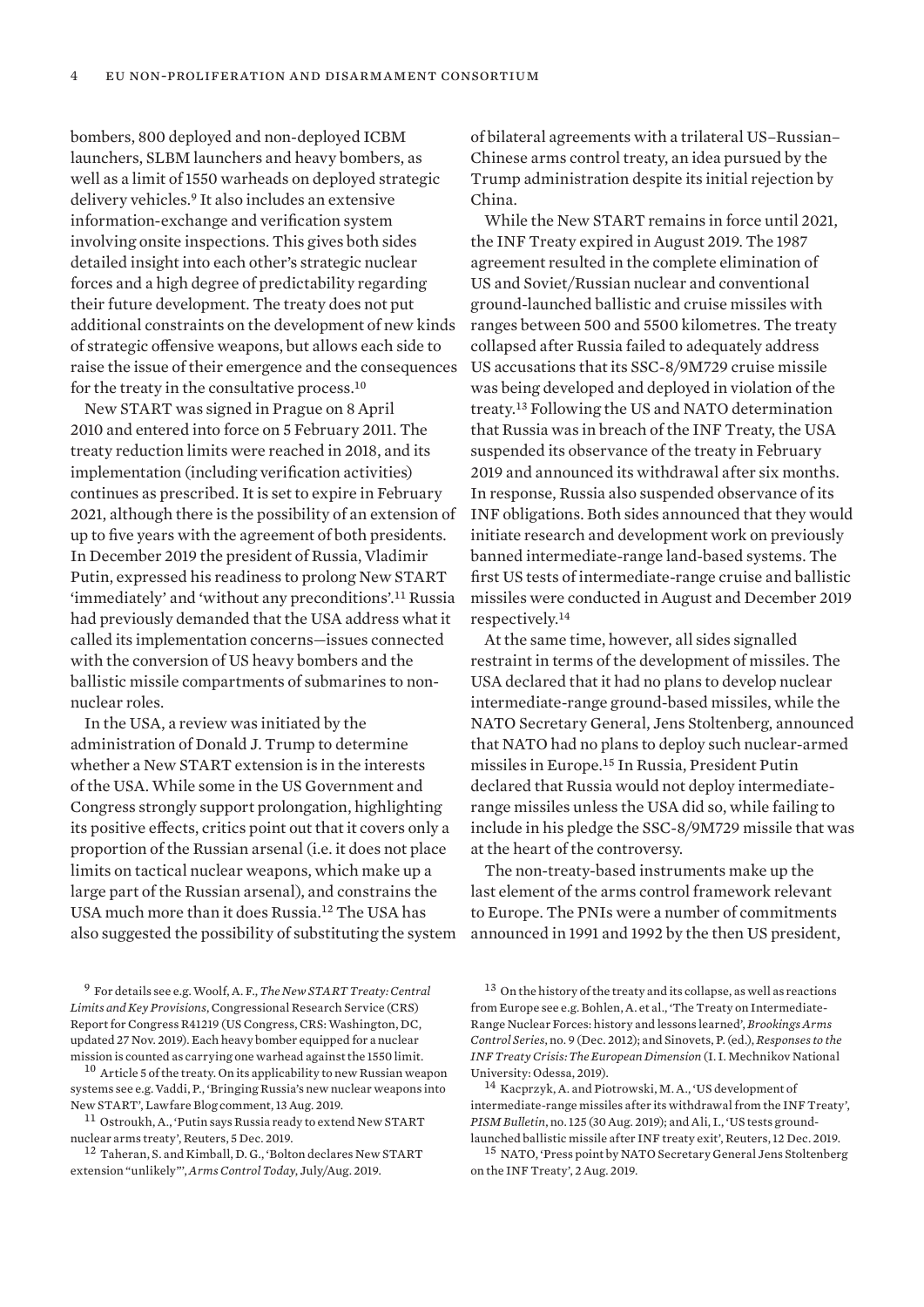George H. W. Bush, the then Soviet president, Mikhail Gorbachev, and the then president of the Russian Federation, Boris Yeltsin. They focused on the reduction or elimination of certain categories of non-strategic nuclear weapons and their means of delivery.<sup>16</sup> Not legally binding and non-verifiable, these initiatives nonetheless resulted in the withdrawal of substantial numbers of warheads and nuclear delivery systems from European territory, and the consolidation of the remaining non-strategic warheads at a limited number of storage sites. They also paved the way for the elimination of all British and French non-strategic nuclear weapons. The current relevance of and adherence (particularly by Russia) to the PNIs are contested.<sup>17</sup> Another example of politically binding restraint is the NATO December 1996 statement of 'no intention, no plan and no reason' to deploy nuclear weapons or construct storage sites on the territories of the newly admitted member states, confirmed in the NATO–Russia Founding Act of 1997.<sup>18</sup>

## **IV. CAUSES OF THE NUCLEAR ARMS CONTROL CRISIS**

Developments in bilateral nuclear arms control do not take place in isolation from broader international developments.<sup>19</sup> The breakdown of the arms control system is part of a crisis in the relationship between Russia and the West, which is itself related to an ongoing shift in the post-cold war international order linked primarily to the increase in the strategic importance of China.<sup>20</sup>

What is described as an arms control crisis has also been partly a predictable consequence of the application of emerging technologies, such as cyber tools or hypersonic technologies, to the military domain, as well as of nuclear modernization processes. While affected by the heightened sense of a security

dilemma, some of the nuclear developments in the USA, Russia and China would be happening anyway, regardless of the state of arms control. This is also applicable to the exploration by nuclear-armed states of the strategic uses of high-precision conventional weapons, of autonomous systems and of artificial intelligence (AI).

Three dimensions appear especially relevant to the arms control crisis. In the political sphere, an appreciation of the utility of arms control and its role in managing strategic competition between powers has been gradually declining since the mid-1990s.<sup>21</sup> Arms control was no longer central to the relationship between the USA and Russia and was not relevant to other relationships, such as the USA–China relationship. When divergences between the major powers started to accumulate, primacy was given to strengthening deterrence rather than restraint. Nuclear weapons were seen as an increasingly important element of maintaining the security of the possessors and of extended deterrence relationships. Specific policy choices, such as Russia's decision to challenge the European security system through its attack on Ukraine, and to violate a number of arms control agreements, also played a major role.

There have also been structural reasons for the crisis. The most important one was the deep attachment in the USA and Russia to an arms control concept developed essentially in the 1960s and 1970s for the purpose of maintaining US–Soviet strategic stability.<sup>22</sup> Within this construct, there were no easy options for broadening it to include more actors or reconstructing it to cover more areas. The bilateral arms control construct also meant that no suitable forum existed for multilateral negotiations on arms control between all the nuclear-armed states.

The last, and perhaps the most crucial, aspect of the nuclear arms control crisis is linked to the advance of technology and new modes of waging warfare. In the past, Soviet and US arms controllers managed to adjust the agenda of their talks to changes in technology, such as the development of multiple independently targeted warheads or of 'semi-strategic' intermediate-range systems capable of reaching Soviet or US territory (e.g. the Pershing or the Tu-22 Backfire). There have been no similar corrections to the agenda in response to the most recent waves of technological and doctrinal

<sup>16</sup> See e.g. Corin, E., '[Presidential Nuclear Initiatives: an alternative](https://www.nti.org/analysis/articles/presidential-nuclear-initiatives/)  [paradigm for arms control'](https://www.nti.org/analysis/articles/presidential-nuclear-initiatives/), Nuclear Threat Initiative, 1 Mar. 2004.

<sup>17</sup> Sokov, N. and Potter, W., '[The Presidential Nuclear Initiatives,](https://toda.org/assets/files/resources/policy-briefs/T-PB-21_Nikolai%20Sokov%20and%20William%20Potter_The%20Presidential%20Nuclear%20Initiatives%201991-92.pdf)  [1991–1992: an assessment of past performance and future relevance'](https://toda.org/assets/files/resources/policy-briefs/T-PB-21_Nikolai%20Sokov%20and%20William%20Potter_The%20Presidential%20Nuclear%20Initiatives%201991-92.pdf), *Toda Peace Institute Policy Brief*, no. 21 (Oct. 2018).

<sup>&</sup>lt;sup>18</sup> Founding Act on Mutual Relations, Cooperation and Security [between NATO and the Russian Federation,](https://www.nato.int/cps/en/natohq/official_texts_25468.htm) Paris, 27 May 1997.

<sup>19</sup> This section builds on Kulesa, Ł., ['Nuclear arms control: the](http://liia.lv/en/publications/riga-dialogue-afterthoughts-2019-managing-crisis-and-ensuring-strategic-stability-in-the-euroatlantic-community-813)  [current calamity and possible ways out](http://liia.lv/en/publications/riga-dialogue-afterthoughts-2019-managing-crisis-and-ensuring-strategic-stability-in-the-euroatlantic-community-813)', eds A. Spruds and S. Broka, *Riga Dialogue Afterthoughts, 2019* (Latvian Institute of International Affairs: Riga, 2019).

 $20$  For a comprehensive discussion of the crisis and its causes see Arbatov, A., 'MAD moment redux? The rise and fall of nuclear arms control', *Survival*, vol. 61, no. 3 (June–July 2019), pp. 7–38.

<sup>21</sup> As described e.g. in Rumer (note 4).

<sup>22</sup> Arbatov (note 20), pp. 7–8.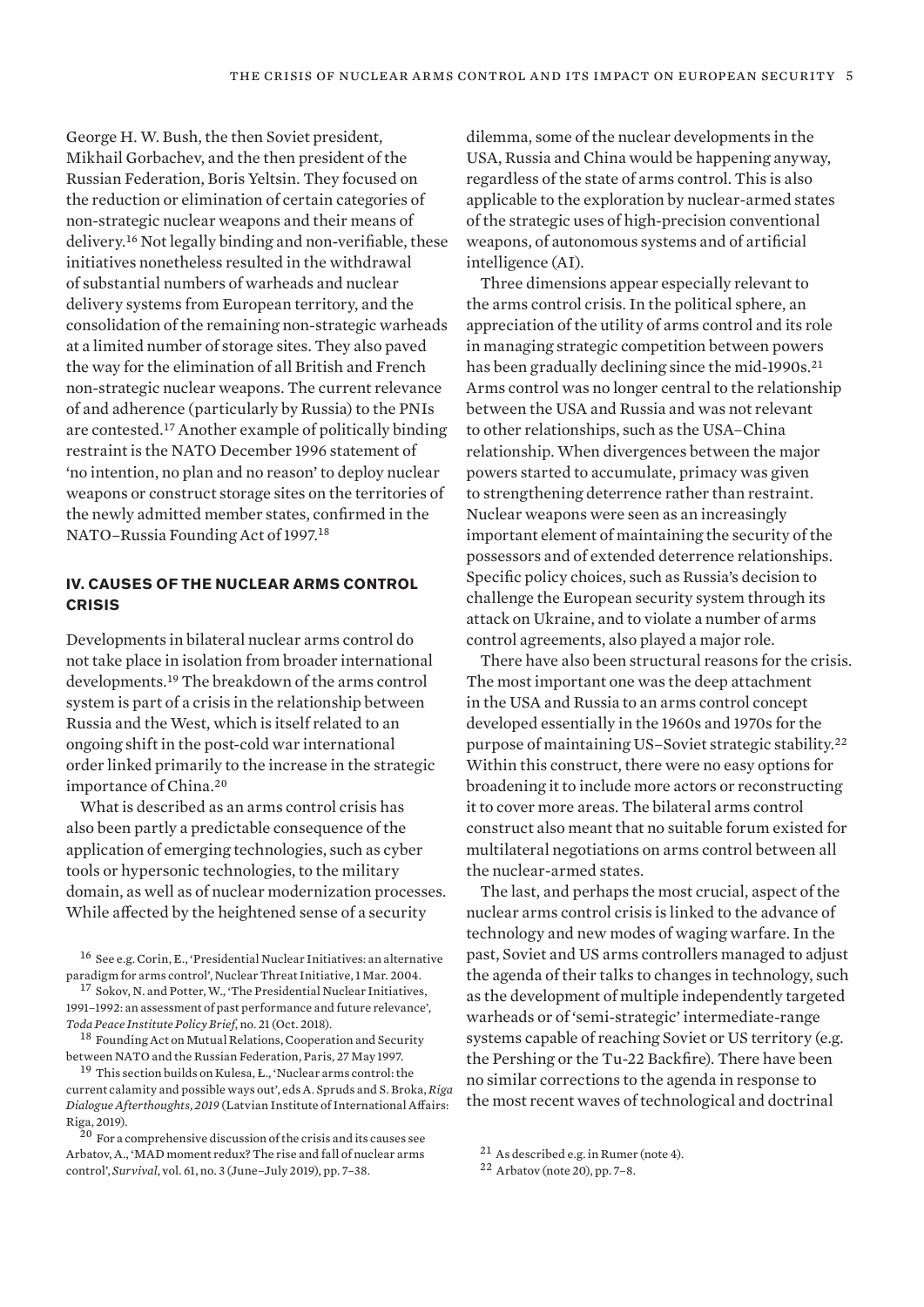advances, such as: (*a*) the increase in the importance of non-nuclear long-range precision strike and missile defence systems; (*b*) offensive cyber capabilities that raise questions about the vulnerability of nuclear forces, early warning and command systems to a cyberstrike; (*c*) advances in nuclear weapon systems design, such as new types of Russian weapons and new US low-yield warheads; or (*d*) the potential placement of weapons in space. Nor has the 'entanglement' of nuclear and conventional systems, and the resulting increased danger of accidental or inadvertent nuclear escalation of a conflict that begins in the conventional or cyber domains, been adequately addressed.<sup>23</sup> Some of the emerging technologies with strategic potential, such as AI-enabled or fully autonomous weapon systems, are yet to be integrated into arms control frameworks.<sup>24</sup>

## **V. SCENARIOS FOR THE FUTURE**

Even if a new approach to assuring strategic stability at the bilateral, trilateral or multilateral level is ultimately developed, it is not certain that nuclear arms control treaties will be an important element of it. In addition, the opportunities for European states to make a significant contribution to its functioning would vary greatly, depending on the direction in which the arms control system is developed.

The first scenario is continuation. Prolongation of New START beyond 2021 cannot be ruled out. It could potentially be done as a political gesture before or after the US presidential elections or as a stop-gap measure while the two sides prepare for the negotiation of the next bilateral treaty, covering essentially the same range of systems. One potential outline for such a treaty was proposed by President Obama in Berlin in 2013. This arrangement would mean agreeing a one-third lower threshold for nuclear warheads and probably a lower level for strategic delivery vehicles too.<sup>25</sup>

The second scenario would be to look into broadening the scope of a legally binding bilateral treaty and/or at making it trilateral. More far-reaching proposals for a 'New START Plus' include agreeing a single nuclear

warheads threshold for strategic and non-strategic systems, or including some of the new types of nuclear and conventional precision-strike systems in a new treaty, alongside limits on strategic missile defence.<sup>26</sup> The Trump administration's approach goes even further to 'try to bring China into a trilateral arms control discussion'.<sup>27</sup>

The third scenario is one in which a treaty-based arms control framework ceases to exist as a permanent fixture of international relations: New START is either withdrawn before February 2021 or not extended, and there are no negotiations on any new instrument. In addition, China's position does not change, making the prospects for negotiating a trilateral treaty bleak.

Such a scenario would not necessarily open the floodgates for an unconstrained arms race.<sup>28</sup> The USA and Russia would probably initially maintain their current postures and China is unlikely to race for parity. All three would also continue to be bound by their 1968 Treaty on the Non-Proliferation of Nuclear Weapons (Non-Proliferation Treaty, NPT) Article VI disarmament obligations. For political, strategic and financial reasons, major additional investments in increasing their nuclear potential may not be an attractive option for either the USA or Russia.

The problems of a world without nuclear arms control treaties would only accumulate over time, however, as security dilemma pressures are likely to intensify under conditions of 'great power competition'.<sup>29</sup> Freedom of action in the nuclear weapons realm could push the USA or Russia to develop and deploy new configurations of nuclear and conventional systems. In addition, one side's defensive measures (such as an advance in missile

<sup>27</sup> Wood. R., US Permanent Representative to the Conference on Disarmament and US Special Representative for Biological and Toxin Weapons Convention (BWC) Issues, '[US priorities in the UN First](https://www.state.gov/u-s-priorities-in-the-un-first-committee/)  [Committee](https://www.state.gov/u-s-priorities-in-the-un-first-committee/)', Foreign Press Center Briefing, New York, 7 Oct. 2019.

<sup>28</sup> Even in the absence of nuclear arms control treaties, it may still be possible to agree binding legal instruments related to some strategic conventional systems, such as missiles using hypersonic technologies or missile defence, which may have a restraining impact on developing nuclear arsenals.

<sup>29</sup> This issue is comprehensively analysed in Manzo, V., *[Nuclear](https://www.cna.org/CNA_files/PDF/IRM-2019-U-019494.pdf)  [Arms Control Without a Treaty? Risks and Options after New START](https://www.cna.org/CNA_files/PDF/IRM-2019-U-019494.pdf)*, Deterrence and Arms Control Paper no. 1 (CNA: Washington, DC, Mar. 2019).

<sup>23</sup> See especially the works of James Acton at the Carnegie Endowment for International Peace, ['Nuclear Entanglement'](https://carnegieendowment.org/programs/npp/nuclear-entanglement), updated Jan. 2019.

<sup>24</sup> Boulanin, V. (ed.), *[The Impact of Artificial Intelligence on Strategic](https://www.sipri.org/sites/default/files/2019-05/sipri1905-ai-strategic-stability-nuclear-risk.pdf)  [Stability and Risk Reduction, Volume I, Euro-Atlantic Perspectives](https://www.sipri.org/sites/default/files/2019-05/sipri1905-ai-strategic-stability-nuclear-risk.pdf)* (SIPRI: Stockholm, May 2019).

<sup>25</sup> Rampton, R. and Brown, S., ['Obama challenges Russia to agree to](https://www.reuters.com/article/us-obama-berlin-nuclear/obama-challenges-russia-to-agree-to-deeper-nuclear-weapon-cuts-idUSBRE95J01K20130620)  [deeper nuclear weapon cuts](https://www.reuters.com/article/us-obama-berlin-nuclear/obama-challenges-russia-to-agree-to-deeper-nuclear-weapon-cuts-idUSBRE95J01K20130620)', Reuters, 20 June 2013.

<sup>26</sup> See e.g. the proposals in Stefanovich, D., '[Strategic stabilization:](https://russiancouncil.ru/en/analytics-and-comments/analytics/strategic-stabilization-a-window-of-opportunities-for-russia-and-the-u-s/)  [a window of opportunities for Russia and the US'](https://russiancouncil.ru/en/analytics-and-comments/analytics/strategic-stabilization-a-window-of-opportunities-for-russia-and-the-u-s/), RIAC Analytics and Comments, Russian International Affairs Council, 4 Apr. 2018; and an earlier roadmap developed in Pifer, S. and O'Hanlon, M. E., *The Opportunity: Next Steps in Reducing Nuclear Arms* (Brookings Institution Press: Washington, DC, 2012).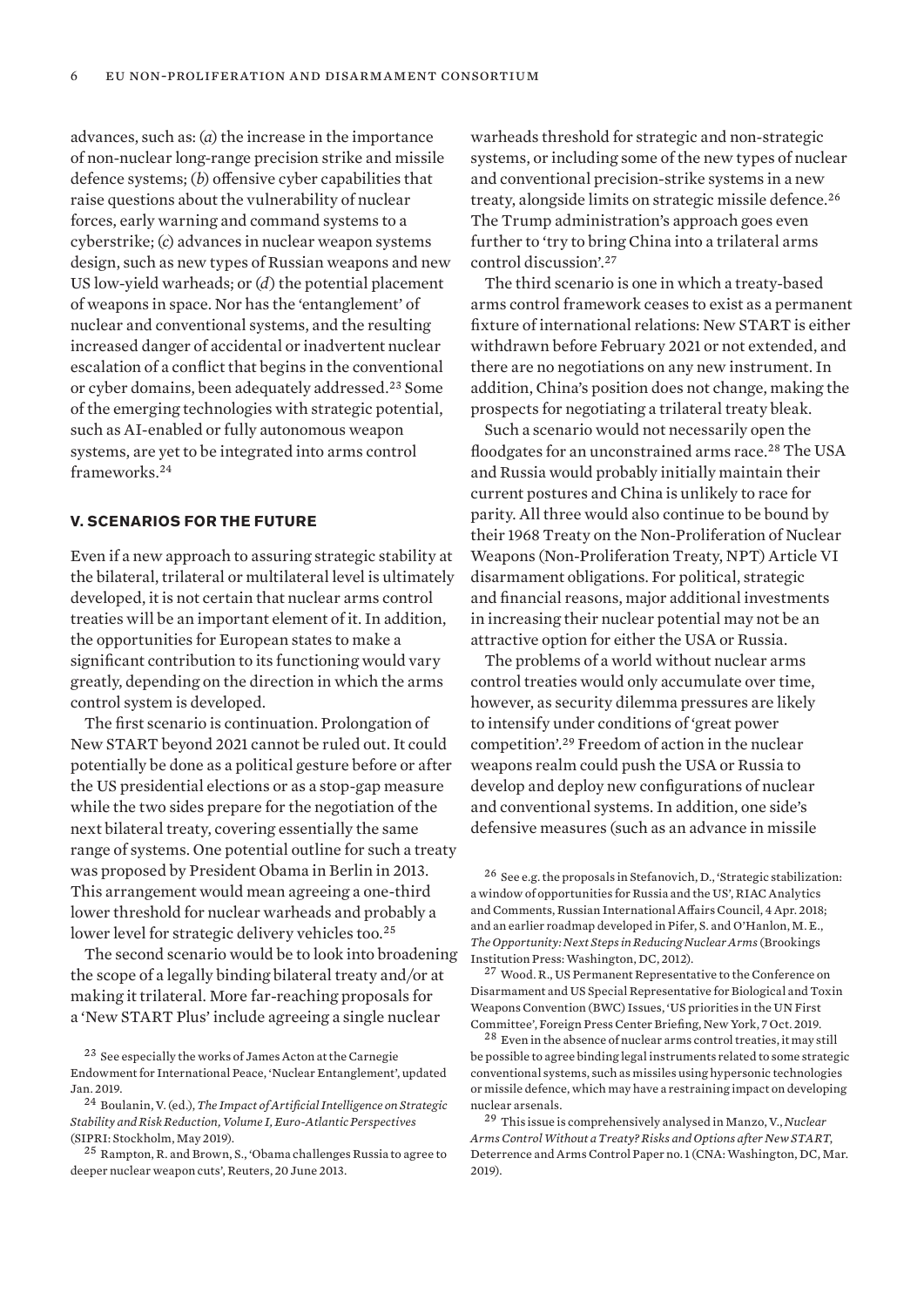defence systems) could be seen by the other side and third countries as destabilizing and force them to take countermeasures in the nuclear sphere. The likely decrease in the scale and intensity of interactions between the bureaucracies, militaries and intelligence communities could also increase mistrust and give rise to worst-case scenarios regarding the other side's posture and one's own vulnerability to surprise attack.

The fourth scenario is a move towards a purely non-treaty based system of nuclear arms control. In accordance with the broader definition of arms control, as suggested for example in a recent report, its essential goals can be achieved through increased dialogue, the creation of 'rules of the road' and voluntary restraint, rather than through legally binding treaties.<sup>30</sup> Such an approach would not only remove the requirement for lengthy negotiations on legal texts and the need to undergo uncertain ratification procedures for arms control treaties, but also be better-suited to the emerging strategic landscape of a multitude of actors and the close entanglement of nuclear, conventional and other types of weapon and capability. Non-treaty arms control could include unilateral political declarations, bilateral or multilateral statements, unilateral or jointly agreed measures of restraint or transparency, agreements on crisis management, and strategic dialogue channels of communication, as well as agreements on codes of conduct and politically binding rules of behaviour in specific areas. Elements of such a system are already in place with regard to nuclear weapons (the PNIs) and various nuclear riskreduction measures.

The main challenges for fully non-treaty-based nuclear arms control would be its fragility and its overarching reliance on political factors, continuity of political course and the existence of personal trust between leaders. Compared with treaty-based regimes, it would also entail a lower level, or even a complete absence, of mechanisms for verification, enforcement of obligations and adjudication on disputes.

Finally, it may be possible to consider a future arms control system that is no longer focused on strategic nuclear forces and their means of delivery, and quantitative reductions, but instead addresses a broader range of potentially destabilizing 'strategic' capabilities and seeks to prevent sectoral and cross-sectoral arms

races. A new strategic arms control agenda would thus include new and emerging technologies (autonomous systems, hypersonic technologies or other weapons utilizing new applications of physical principles, or military uses of AI), missile defence, high-precision long-range conventional weapons, space-based weapons and the offensive use of cyberspace against certain targets. Instead of comprehensive treaties, it would most likely involve issue-specific agreements or arrangements with different groups of actors that possess or have an interest in limiting or eliminating particular capabilities. The approach to treaty drafting would also need to be more imaginative, covering potentially asymmetric obligations, variable ceilings and non-equal thresholds, as well as different levels of information-exchange and verification requirements.<sup>31</sup> Anchoring the system wherever possible with legally binding instruments would make it more stable than pursuing a purely political approach.

The main challenge with the 'new generation' of strategic arms control—beyond the multiplication of actors—would be the joint identification of the set of capabilities that would have to be included in order to achieve strategic stability. The designation of particular systems as 'strategic' can vary from region to region and from actor to actor. Regional approaches to strategic stability would probably need to be developed. It may not be possible to agree verifiable limitations on some of the potentially destabilizing elements, such as the use of cyber capabilities or AI, due either to the nature of the capabilities or the desire of states to protect their advantage.

## **VI. IMPACT ON EUROPEAN SECURITY**

Europe has benefited from the existence of the INF Treaty and New START, and the maintenance of bilateral US–Russian dialogue on strategic stability and arms control. The collapse of the INF Treaty, war in Ukraine, and the crisis in US–Russian and NATO–Russian relations revive the threat that the European continent will become a deployment zone for additional Russian and potentially US nuclear-capable weapon systems. Beyond the military domain, the crisis also generates a number of political and strategic

<sup>30</sup> Karaganov, S. and Suslov, D., *[The New Understanding and Ways to](http://svop.ru/wp-content/uploads/2019/09/REPORT_Eng_1.pdf)  [Strengthen Multilateral Strategic Stability](http://svop.ru/wp-content/uploads/2019/09/REPORT_Eng_1.pdf)* (Higher School of Economics, National Research University: Moscow, 2019).

<sup>31</sup> Williams, H., 'Asymmetric arms control and strategic stability: scenarios for limiting hypersonic glide vehicles', *Journal of Strategic Studies*, vol. 42, no. 6 (2019), pp. 789–813.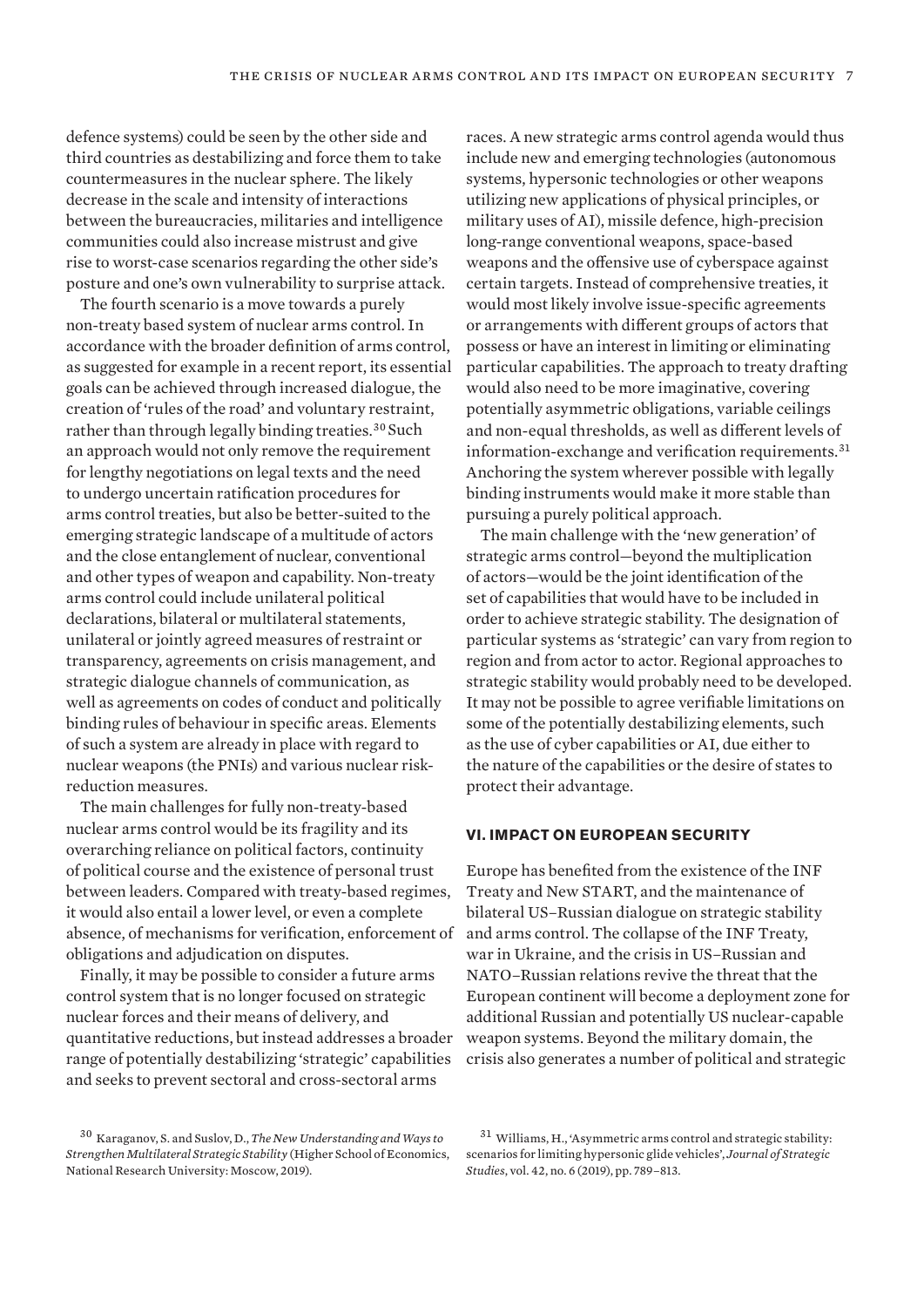challenges for the European nuclear weapon states, for the European NATO member states and for the EU.<sup>32</sup>

For the European nuclear powers—France and the UK—the US–Russian arms control framework has created a predictable strategic environment for maintaining their own nuclear posture and planning the development of their nuclear forces. Most importantly, it made unlikely a scenario involving a rapid increase in Russian nuclear forces, which would have raised doubts about the credibility and sufficiency of their deterrents. The existence of a bilateral US–Russian nuclear arms control process also limited the pressure on the two European states to join the negotiations and further reduce their own arsenals. The crisis in bilateral arms control will most likely force both countries to re-evaluate their own approaches to both deterrence and arms control.

For the European NATO member states, the demise of the INF Treaty and potential non-prolongation of New START brings another set of challenges. In military terms, Russian freedom to produce and deploy land-based nuclear-capable intermediate-range systems increases the threat for NATO member states located further from the NATO–Russian border zone, since they could be targeted in the event of a conflict with Russia. Without the INF Treaty, it is also more likely that additional European countries, for example Ukraine, will move to develop intermediaterange missiles. Even though these missiles would be conventionally armed, their deployment would increase security risks in Europe. In the NATO context, European NATO member states will need to take a stance on their response to any Russian missile deployments. This could involve both a strengthening of deterrence, including the nuclear aspects, and the development of a new approach to arms control.

All European states and the EU have remained supportive of US–Russian arms control as part of their vision of a rules-based global order, and as a measure through which 'power politics' are constrained and multilateralism strengthened.<sup>33</sup> The position of the EU and its member states in international organizations and in the NPT review process has consistently included support for further nuclear reductions by the USA and Russia. It had been assumed that such an environment of ongoing reductions would provide optimal conditions for strengthening the peace and security of Europe. This 'outsourcing' of nuclear arms control to Russia and the USA also allowed the EU to focus its efforts on preventing the proliferation of nuclear weapons, especially through its engagement with Iran, and strengthening regimes such as the NPT and the 1996 Comprehensive Nuclear-Test-Ban Treaty.

The crisis in bilateral arms control—coupled with other setbacks for multilateralism—may force member states to re-examine their approach at the EU level. They must decide on the extent to which they should step in and invest in 'saving' nuclear arms control, or continue with the current agenda. Part of the dilemma is also the extent to which they may need to adjust their deterrence and defence postures in response to the deeper security crisis, including perhaps by creating a 'European' nuclear deterrent.<sup>34</sup> Another challenge is the existing division within Europe between states that support nuclear disarmament in line with the approach taken by the 2017 Treaty on the Prohibition of Nuclear Weapons and those that prefer a step-by-step approach to nuclear disarmament that relies, in part, on a continuation of US and Russian nuclear reductions based on arms control treaties.

The deepening crisis in nuclear arms control also has a negative impact on transatlantic relations. With regard to the collapse of the INF Treaty, all the European NATO member states ultimately supported the US assessment that Russia had violated the treaty. Nonetheless, the circumstances and timing of the US withdrawal left a number of European states dissatisfied, as they were not convinced that all means had been explored to uphold the treaty. A dismissive attitude in the current US administration towards arms control generally and New START in particular risks widening the gap between the USA and some of its European partners. If the current US approach continues beyond 2020, this could create tensions in Europe between countries that are more receptive to the US administration's arguments on arms control and those that reject them and are willing to at least

<sup>32</sup> Kane, A. and Kuehn, U., 'Nuclear disarmament, arms control, and nonproliferation in retreat: what Europe can do', *S+F Sicherheit und Frieden*, vol. 36, no. 1 (2018), pp. 40–44.

<sup>&</sup>lt;sup>33</sup> As is noted in the EU Global Strategy. European External Action Service (EEAS), *[Shared Vision, Common Action: A Stronger Europe, A](http://eeas.europa.eu/archives/docs/top_stories/pdf/eugs_review_web.pdf)  [Global Strategy for the European Union's Foreign and Security Policy](http://eeas.europa.eu/archives/docs/top_stories/pdf/eugs_review_web.pdf)* (EEAS: Brussels, June 2016), p. 8. See also Lundin, L.-E., ['The European](https://www.nonproliferation.eu/the-european-union-and-weapons-of-mass-destruction-a-follow-on-to-the-global-strategy-2/)  [Union and weapons of mass destruction: a follow-on to the Global](https://www.nonproliferation.eu/the-european-union-and-weapons-of-mass-destruction-a-follow-on-to-the-global-strategy-2/)  [Strategy?'](https://www.nonproliferation.eu/the-european-union-and-weapons-of-mass-destruction-a-follow-on-to-the-global-strategy-2/), EU Non-Proliferation Consortium, *Non-Proliferation Papers*, no. 58 (May 2017).

<sup>34</sup> For an overview of options see Tertrais, B., 'Will Europe get its own bomb?', *Washington Quarterly*, vol. 42, no. 2 (summer 2019), pp. 47–66.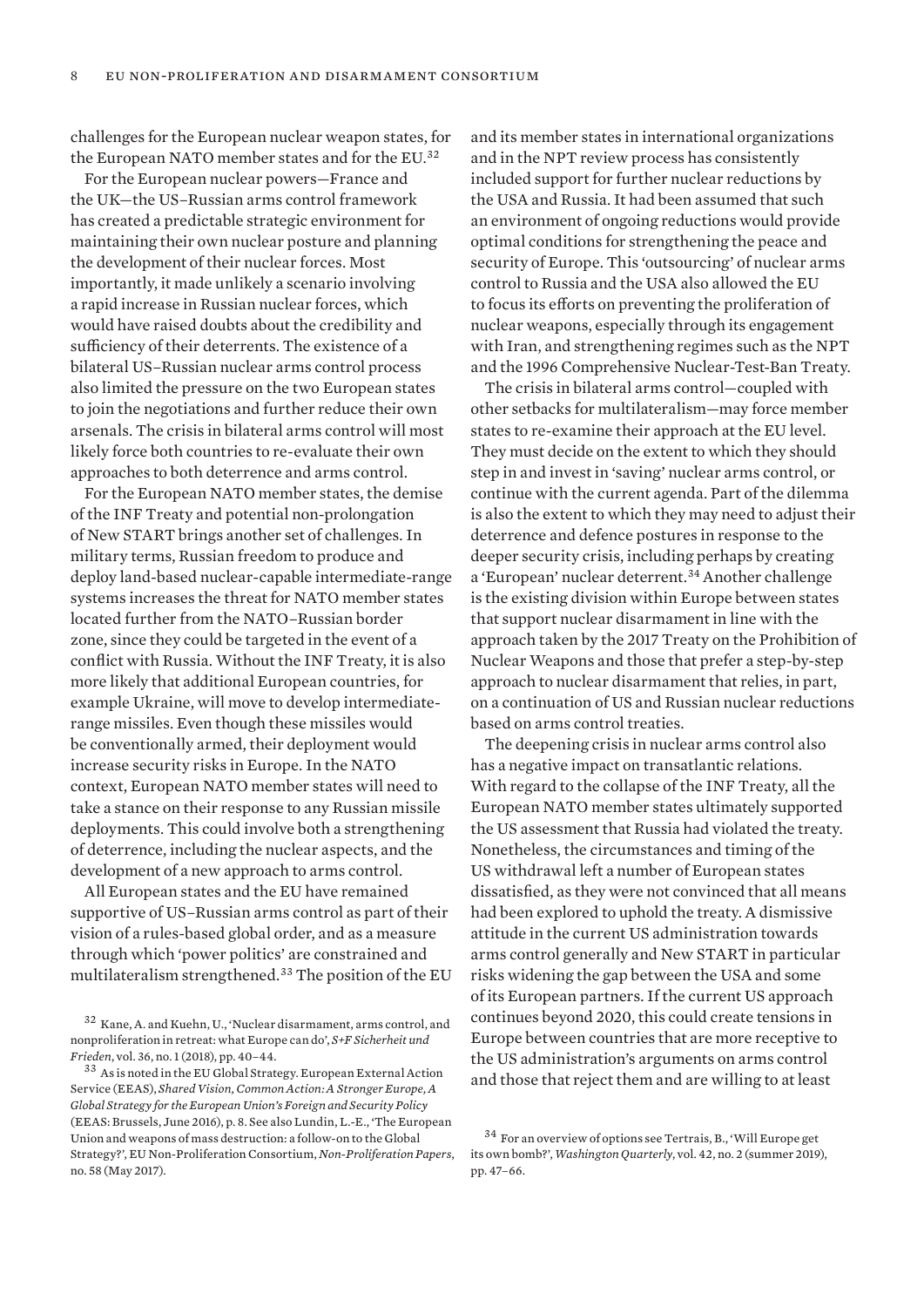look at the options for pursuing a more independent European position. European states have not thus far jointly challenged the de facto monopoly of the USA and Russia on discussing nuclear reductions, but this might become an issue in the future.

So far, European states and the EU have been united in calling on both the USA and Russia to continue with their nuclear arms control dialogue, and in voicing their preference for the preservation of the INF Treaty and the prolongation of New START.<sup>35</sup> The European position is grounded in: (*a*) strategic arguments on the value of engagement and of limitations being placed on nuclear forces, and on the danger of a renewed arms race; (*b*) institutional arguments on the potentially negative effects of the crisis on the 2020 NPT Review Conference; and (*c*) a legal rationale of seeing nuclear reductions as a way to implement NPT Article VI obligations.

In addition to urging preservation of the remaining elements of the existing arms control architecture, some European states have reacted to the crisis by exploring more systematically the new strategic environment and the future of arms control. Germany has taken the most active course, announcing in November 2018 an initiative on 'rethinking arms control' focused on assessing the impact of new and emerging technologies on security and devising relevant approaches to arms control.<sup>36</sup> While the major impulse for the initiative was the crisis surrounding the INF Treaty, its scope is broader and includes fully autonomous weapon systems, the proliferation of missiles and missile technology, norms on cyberspace and new developments in biotechnologies. It is notable that the 'classic' nuclear arms control topics were left out of the discussion. Within the framework of the initiative, innovative work by European academics and think tanks has been encouraged on devising new approaches to arms control, risk reduction and disarmament verification.

# **VII. WHERE DO EUROPEAN STATES GO FROM HERE?**

The crisis in the existing model of bilateral nuclear arms control presents European states with a dilemma. They cannot disregard these developments because European security is being negatively affected. At the same time, even if they wanted to actively engage in nuclear arms control, the room for manoeuvre would be limited and the opportunities for increasing European agency on nuclear arms control issues are far from obvious. Of the scenarios listed above, only the development of a new strategic arms control agenda would seem to create space for new actors, including European actors, to co-shape the system. In all other scenarios, the USA and Russia continue to play the central role.

The basic weakness is the place of Europe in the global nuclear order. In some areas of and discussions on arms control, such as conventional weapons, cyberspace and outer space, European states already possess or are developing significant capabilities, and can therefore be active participants. In the nuclear field, however, their relevance is considerably smaller. The USA and Russia, as possessors of nuclear arsenals qualitatively and quantitatively greater than the two European arsenals, and as the countries that invented and pursued traditional nuclear arms control, remain the main players. China is not engaged, but is seen as an increasingly important actor. Europe's importance and impact are viewed as limited. The EU has thus far played no role in nuclear arms control negotiations. Its legal prerogatives for engaging in the topic would need to be clarified, its strategy agreed and its diplomatic capacity developed almost from scratch.

Nonetheless, there are assets that give the European states some leverage against the USA and Russia in the nuclear domain. The most obvious is the nuclear weapon status of France and the UK, which gives them a direct claim to take part in nuclear arms controlrelated negotiations, should they choose to do so, and gives them a place at the table at the P5 process that brings together the five NPT nuclear weapon states.<sup>37</sup> In addition, European NATO member states, with the partial exception of France, participate in shaping the organization's nuclear strategy and posture, including

<sup>35</sup> See e.g. Council of the European Union, '[Declaration by the High](https://www.consilium.europa.eu/en/press/press-releases/2019/07/14/declaration-by-the-high-representative-on-behalf-of-the-european-union-on-the-intermediate-range-nuclear-forces-inf-treaty/)  [Representative on behalf of the EU on the Intermediate-Range Nuclear](https://www.consilium.europa.eu/en/press/press-releases/2019/07/14/declaration-by-the-high-representative-on-behalf-of-the-european-union-on-the-intermediate-range-nuclear-forces-inf-treaty/)  [Forces Treaty'](https://www.consilium.europa.eu/en/press/press-releases/2019/07/14/declaration-by-the-high-representative-on-behalf-of-the-european-union-on-the-intermediate-range-nuclear-forces-inf-treaty/), Press release, 14 July 2019.

 $\rm{^{36}}$  Within the framework of the initiative, a major conference was held in Berlin in Mar. 2019 and a Missile Dialogue Initiative was launched. German Federal Foreign Office, '[Doing nothing isn't an](https://www.auswaertiges-amt.de/en/aussenpolitik/themen/abruestung/uebersicht-konvalles-node/rethinking-arms-control/2199924)  [option: rethinking arms control](https://www.auswaertiges-amt.de/en/aussenpolitik/themen/abruestung/uebersicht-konvalles-node/rethinking-arms-control/2199924)', 15 Mar. 2019.

<sup>37</sup> See e.g. Hoell, M., ['The P5 process: ten years on'](https://www.europeanleadershipnetwork.org/wp-content/uploads/2019/09/190925-P5-Process-Max-Hoell-1.pdf), European Leadership Network, *Global Security Policy Brief*, Sep. 2019.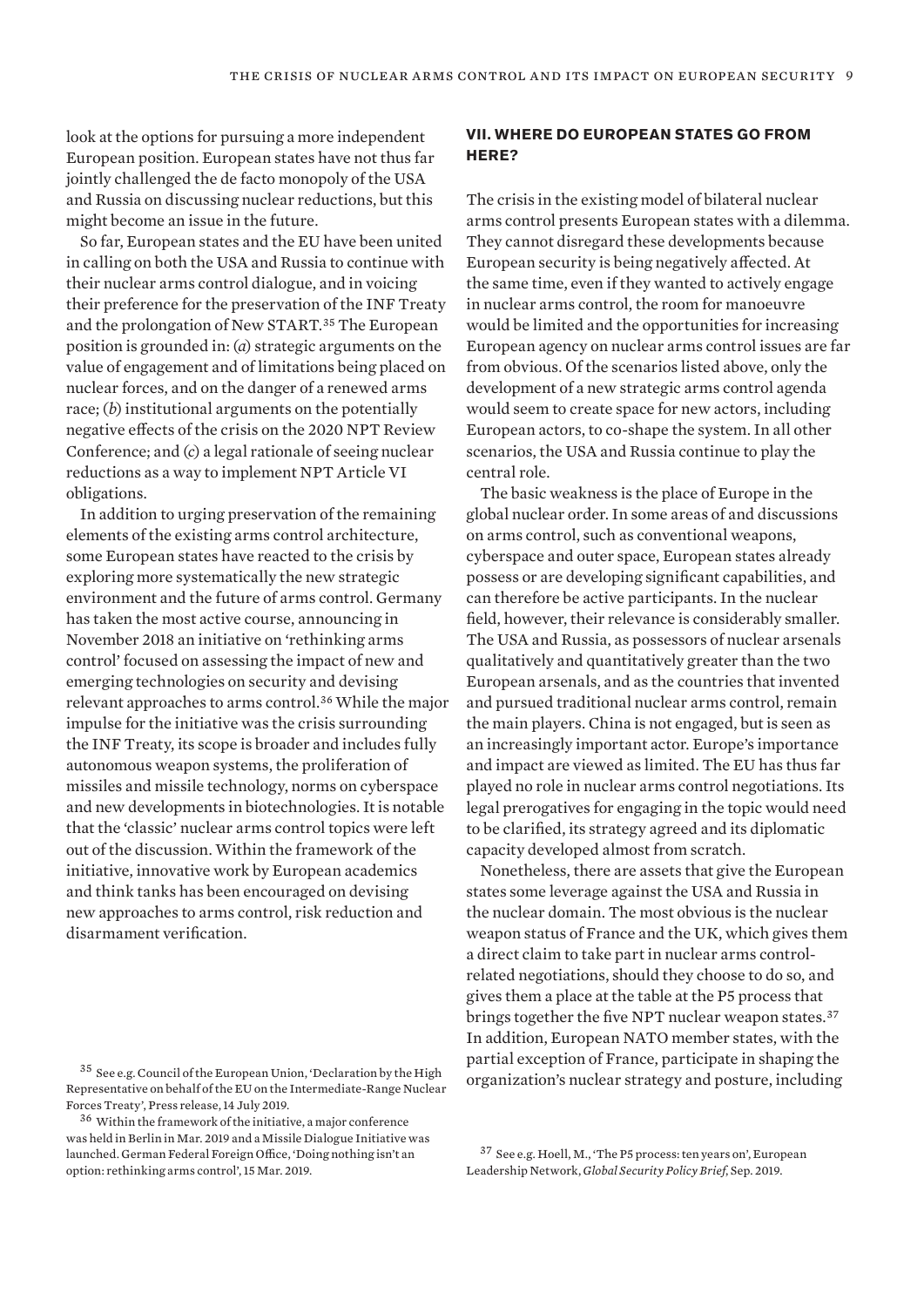its nuclear sharing arrangements.<sup>38</sup> European states can give or deny permission to: (*a*) deploy US nuclear weapons on their territory (subject to the limitations that stem from the NPT); (*b*) host nuclear-capable systems such as US strategic bombers or submarines; and (*c*) host conventional systems relevant to nuclear arms control, such as strategic missile defence installations or, potentially, intermediate-range conventional missiles. Beyond the 'hardware', the EU and the European states bring to the table their ability to influence the agenda of international organizations and regimes, such as the United Nations Security Council, the Conference on Disarmament, the NPT, the International Atomic Energy Agency and the Comprehensive Nuclear-Test-Ban Treaty Organization, and provide considerable funding in their support.

One crucial factor that could have a major impact on European capacity to influence the future of nuclear arms control is the post-Brexit status of the UK. While the UK will remain a member of NATO and an important partner of the EU, it is not clear how 'European' its policy on arms control will remain or whether suitable mechanisms for coordination of its positions with the EU can be developed on the nuclear arms control and non-proliferation agendas. Given the links between the British and US nuclear establishments and the US role in the maintenance of the British nuclear deterrent, the UK would probably be inclined to align itself more closely with the US position. It is also likely to remain cautious about any proposals that could be seen as adversarial by the USA.

In recent decades, there has been a high degree of convergence between the US and European agendas on nuclear arms control: preventing nuclear war, maintaining stable US–Russian relations and reducing the size of nuclear arsenals, while assuring the credibility of US extended nuclear deterrence guarantees within NATO. In some cases, both sides cooperated on applying pressure on the Soviet Union, later Russia, to push it to adopt arms control solutions. The European states have not always fully supported, but thus far have always adapted to, changes in the US nuclear posture and its approach to arms control, including the withdrawal from the ABM Treaty. The issue now is whether the aim of European states remains to support (or at least not challenge) US arms control policy, or to develop a European policy vis-à-vis both the USA and Russia. If it is the latter, the question arises how to ensure the credibility and effectiveness of such a policy.

With regard to the policy choices ahead, European member states of NATO and the EU could continue the present course, acknowledging their own weak position and the lead roles of the USA and Russia in the nuclear domain. The European states would thus continue their 'cheerleading' role as supporters and promoters of nuclear arms control, and facilitators and potential hosts of bilateral or multilateral arms reduction talks. The aim would be to persuade the USA and Russia—and potentially also China—to engage with the existing agenda. Prolongation of New START, constraints on nuclear modernization and deployments, and a relaunch of strategic stability talks would be the goals most likely to be supported by all European states and the EU. Such a position would be consistent with the sentiments of the majority of the European populations and the views of the European strategic community. At the same time, it would allow the EU itself to continue to maintain some distance from nuclear arms control issues and to pursue its current agenda.

Maintaining the current course would not mean remaining passive. The European states could pursue additional initiatives regarding the non-nuclear elements of the arms control agenda, for example moving forward with the 'rethinking arms control' initiative. Developing viable arms control approaches to new and emerging technologies could become a major EU contribution to the global debate. The European states could also push ahead with initiatives to strengthen existing non-proliferation regimes and continue nuclear diplomacy with Iran. The interested European NATO member states could influence the organization's arms control agenda in line with their preferences for further nuclear reductions. France and the UK could work towards the same goal in their contacts with other nuclear weapon states, for example, through the P5 process.

Continuation of the current course would be a productive, and relatively uncontroversial, policy. Fixing nuclear arms control may simply be beyond the reach of European states and the EU, since the practical challenges of developing a European or EU approach to nuclear arms control would be huge.

First, any move towards taking an independent 'European' course would be seen externally as a major weakening of the transatlantic link, and a signal of the limited confidence placed in the USA and NATO.

<sup>38</sup> As part of this arrangement, some European NATO member states host US nuclear weapons on their territories.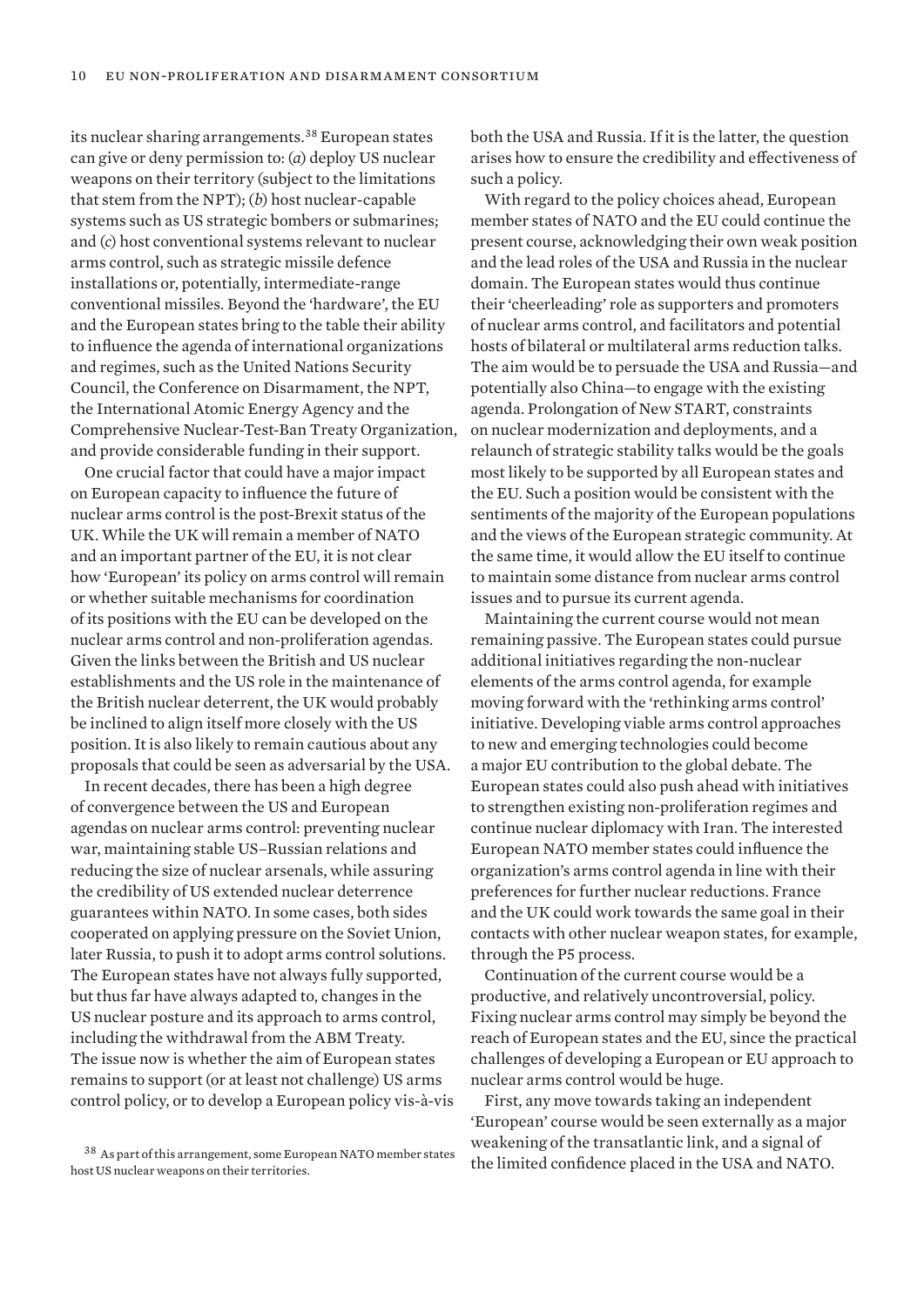Second, it would amount to a marginalization of NATO as a forum of transatlantic coordination on arms control issues. Given the importance that a number of EU member states attach to their membership of NATO and their links with the USA, they would be unlikely to support such a course of action. Third, it would require a consensus to be reached within the EU on the goals of and strategy for nuclear arms control. Finally, in institutional terms, it would necessitate a major development of the capabilities and expertise of the European External Action Service in the area of arms control negotiations, and potentially also arms control verification. It is also debatable whether the USA or Russia would see the EU's expectation to be treated as a partner in nuclear arms control as either serious or credible.

Nonetheless, it is possible to identify two hypothetical scenarios for a more ambitious European approach to nuclear arms control. The first would see the European states and the EU seek to apply a combination of pressure and incentives to persuade the USA and Russia—and potentially other nucleararmed states—to make progress on arms control.<sup>39</sup> With respect to the incentives, in the relationship with the USA, European states could for example pledge to increase their defence budgets or support for US policy in specific regions and areas, such as regarding relations with China, as a quid pro quo for the extension of New START. On Russia, its agreement not to pursue specific nuclear-related armament programmes, such as strategic or intermediate-range missile development, could potentially be linked to a review of the EU sanctions. Another incentive, for both sides, might be a pledge by France and the UK that they would participate in the negotiations on the next nuclear arms control treaty if there was a US–Russian agreement on a New START extension.

With regard to the coercive angle, pressure could hypothetically be applied on Russia and the USA by threatening retaliatory measures or a reduction of cooperation in case of continued paralysis in arms control negotiations. European states could for example signal to the US leadership that in the case of a US withdrawal from New START, or a refusal to extend it, they might review their security cooperation with the USA or request the removal of US nuclear weapons or specific strategic installations, such as

early warning or missile defence facilities, from their soil.<sup>40</sup> With regard to Russia, European states could declare that they would be willing to host US intermediate-range missiles on their soil or purchase them individually in the case of continued Russian deployment of intermediate-range land-based systems, whereas they would refrain from such moves if Russia were to reverse its course. Use of the threat of economic sanctions or a withdrawal from existing projects, such as the Nord Stream 2 gas pipeline, has also been suggested as a potential way to apply coercion on Russia on arms control issues.<sup>41</sup>

Such a policy of positive and negative linkages, similar to the one pursued by the EU with regard to Iran in the lead-up to the Joint Comprehensive Plan of Action, would however be quite difficult to implement in practice. Given the centrality of the USA to the security policies of a number of European states, it is hard to imagine them agreeing to put pressure on the USA or threaten to review their non-nuclear bilateral security cooperation for the sake of nuclear arms control. The policy of linkages could gain more internal support if applied to Russia, but even there it would be effective only if the European states were able to agree on a particular policy course and maintain cohesion being prepared to deliver on both the promises to Russia and the punitive measures.

The second option, and the most radical break from the current approach, would see European states, acting through the EU or in smaller groupings, agreeing to develop and implement a fully independent approach to nuclear arms control. This would constitute a break with the tradition of close consultations and coordination on such issues with the USA.

The proposals to initiate outreach to Russia to achieve some degree of restraint in the deployment of intermediate-range missiles in Europe could be seen as an example of how a European initiative in an arms control area previously managed by the USA and Russia might look. According to one such proposal, Russia would refrain from deploying additional missiles in, and move its existing stockpile of SSC-8/9M729 ground-launched cruise missiles out of, the European part of its territory, and in exchange receive assurances

<sup>39</sup> Meier, O., '[Europeans to the rescue?'](https://thebulletin.org/2018/10/europeans-to-the-rescue/#), *Bulletin of the Atomic Scientists*, 24 Oct. 2018.

<sup>40</sup> A major question would of course be whether such moves would encourage the USA to change course on arms control, or rather trigger US strategic disengagement from Europe.

<sup>41</sup> Kuehn, U., 'Between a rock and a hard place: Europe in a post-INF world', *Nonproliferation Review*, vol. 26, nos 1–2 (2019), pp. 164–65.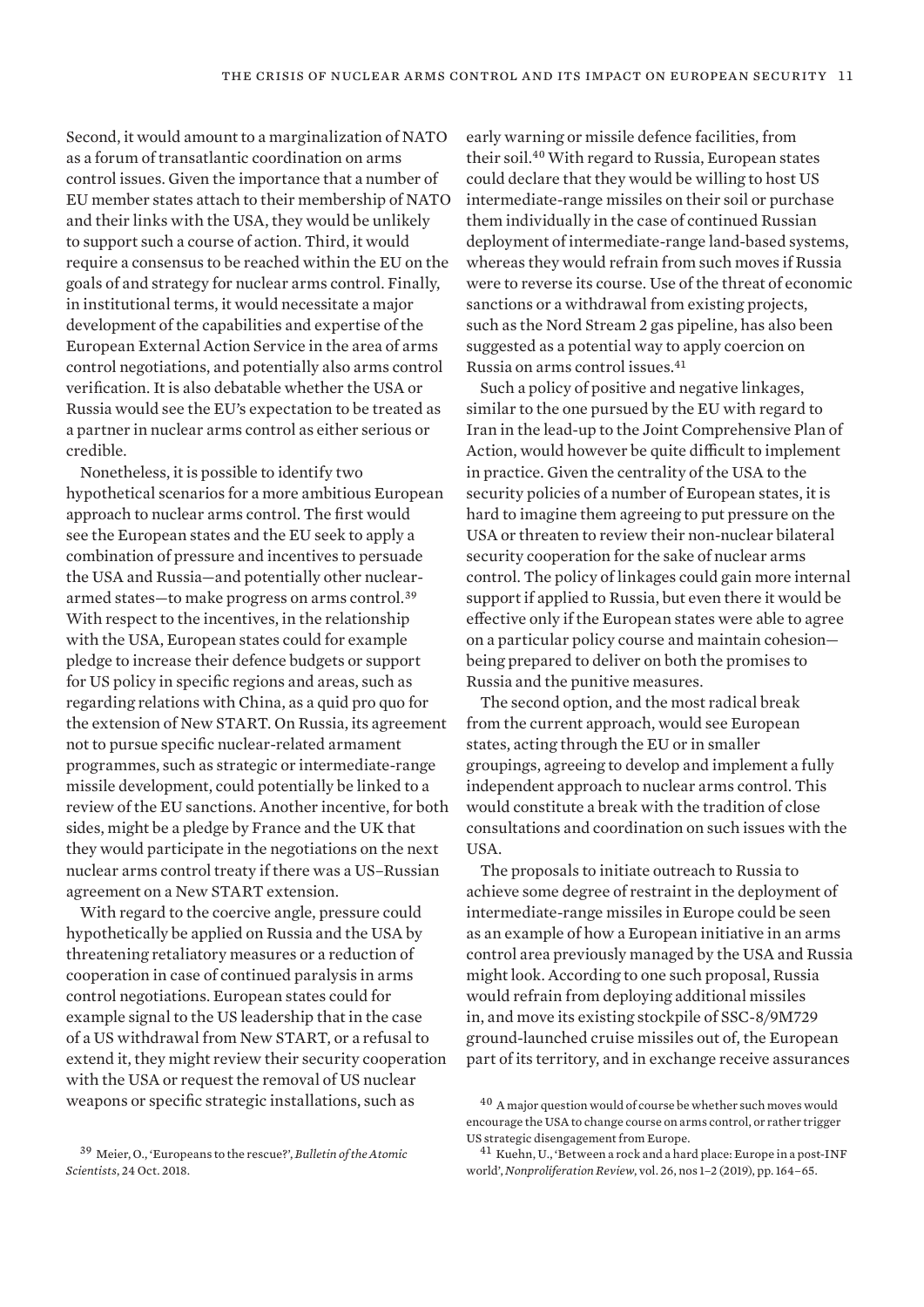from European NATO member states that NATO would not deploy US intermediate-range missiles in Europe.<sup>42</sup> In November 2019 the president of France, Emmanuel Macron, suggested that 'Europe' should be involved in any negotiations of an agreement prohibiting or restraining nuclear-capable missiles as a follow-up to the INF Treaty, and that it should be one of the topics of dialogue with Russia.<sup>43</sup>

Similar nuclear-related arms control initiatives may be pursued by individual European states, especially those that are particularly critical of the Trump administration's arms control policy. In the current security circumstances, however, it is highly unlikely that the EU would decide to pursue an independent course on arms control that would situate it between Russia and the USA. Despite their policy disagreements with the USA, most European states would be reluctant to put the transatlantic relationship in jeopardy over the highly elusive aim of pursuing autonomous initiatives on nuclear arms control.

#### **VIII. CONCLUSIONS**

The crisis in nuclear arms control will continue to pose challenges for European security. The ability of European states to affect US and Russian decision making remains limited, and the scenario of developing an independent and effective EU approach to nuclear arms policy appears unrealistic.

Beyond pleas to both sides to continue with their arms control processes, at this stage the EU can make a threefold meaningful and realistic contribution. First, EU member states can develop and share among their partners ideas about the future of strategic arms control and ways to reduce the role of nuclear weapons globally, starting with the nuclear risk reduction agenda. Second, the EU and its member states can take the lead in developing solutions to some specific nonnuclear arms control challenges, such as a ban on lethal autonomous weapon systems, and the promotion of arms control in space and mechanisms for countering missile proliferation. Finally, the EU member states should at least be open to internal discussions about the best ways to incentivize, or put pressure on, Russia and the USA to proceed with the nuclear arms control agenda, beginning with a New START extension.

<sup>42</sup> See e.g. van der Meer, S. and Onderco, M., ['An EU-Russia deal to](https://www.europeanleadershipnetwork.org/commentary/an-eu-russia-deal-to-replace-the-inf-treaty/)  [replace the INF Treaty?](https://www.europeanleadershipnetwork.org/commentary/an-eu-russia-deal-to-replace-the-inf-treaty/)', European Leadership Network, Commentary, 8 Mar. 2019; and Kuehn (note 41).

<sup>43</sup> RFI, '[Macron says EU must be part of any future US-Russia](http://www.rfi.fr/en/international/20191128-macron-says-eu-must-be-part-any-future-us-russia-nuclear-missile-treaty)  [nuclear missile treat](http://www.rfi.fr/en/international/20191128-macron-says-eu-must-be-part-any-future-us-russia-nuclear-missile-treaty)y', 28 Nov. 2019.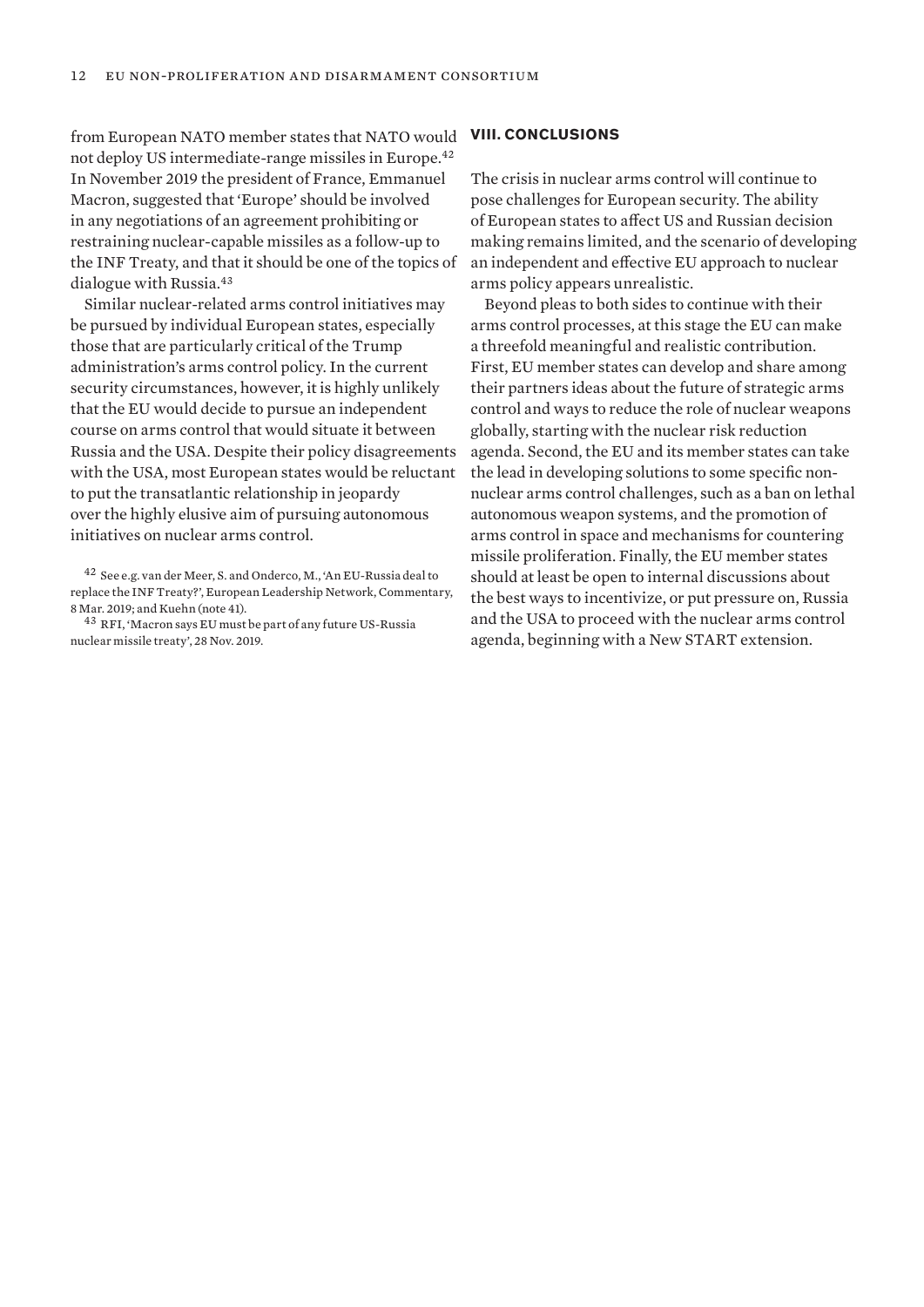# **ABBREVIATIONS**

| <b>ABM</b>        | Anti-Ballistic Missile (Treaty)         |
|-------------------|-----------------------------------------|
| AI                | Artificial intelligence                 |
| EU                | European Union                          |
| <b>ICBM</b>       | Intercontinental ballistic missile      |
| <b>INF</b> Treaty | 1987 Intermediate-Range Nuclear Forces  |
|                   | Treaty                                  |
| <b>NATO</b>       | North Atlantic Treaty Organization      |
| <b>NPT</b>        | 1968 Treaty on the Non-Proliferation of |
|                   | Nuclear Weapons (Non-Proliferation      |
|                   | Treaty)                                 |
| <b>PNI</b>        | Presidential Nuclear Initiative         |
| <b>SALT</b>       | <b>Strategic Arms Limitation Talks</b>  |
| <b>SLBM</b>       | Sea-launched ballistic missile          |
| SORT              | Moscow Strategic Offensive Reductions   |
|                   | Treaty                                  |
| <b>START</b>      | <b>Strategic Arms Reduction Treaty</b>  |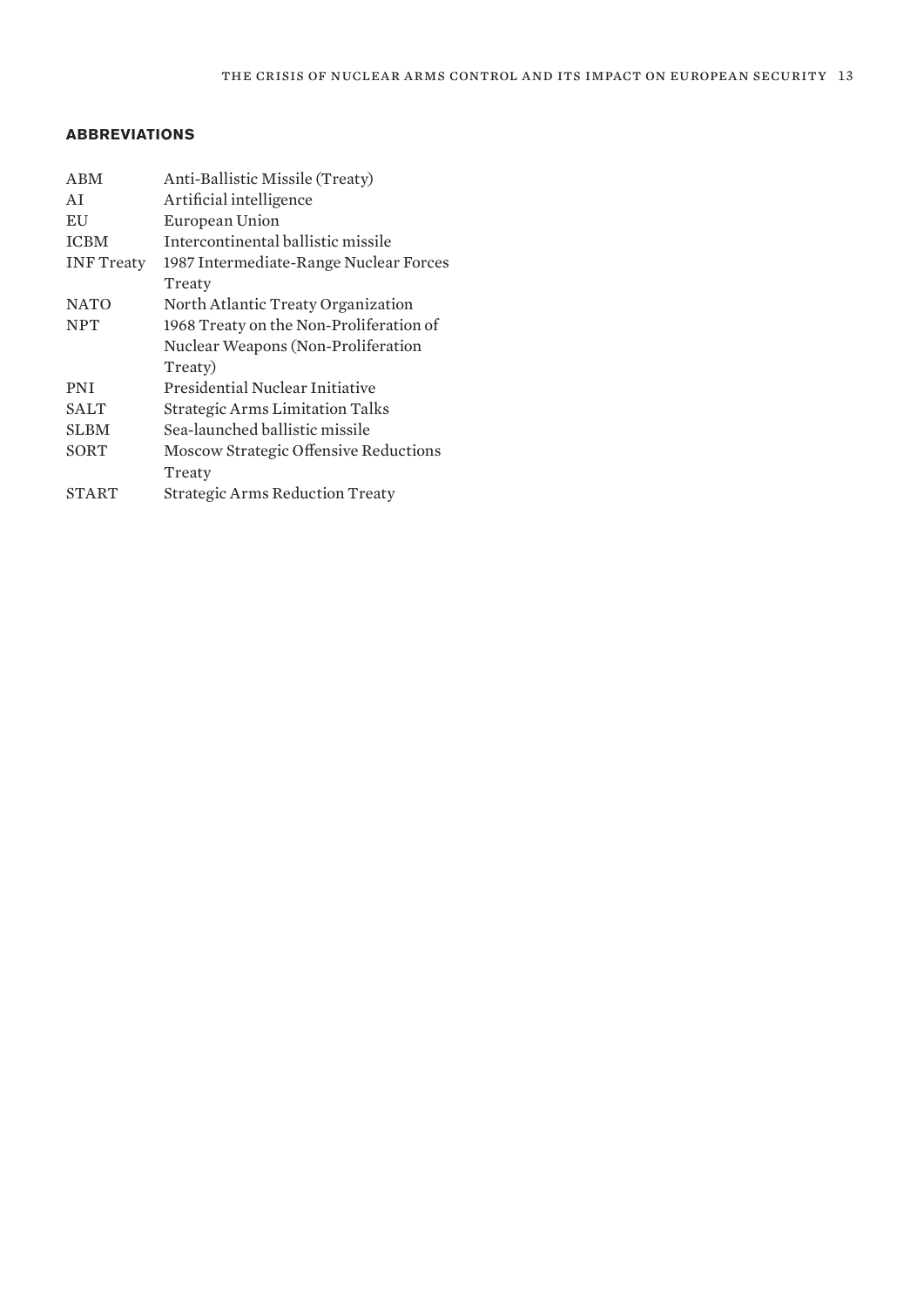# **LIST OF RECENT NON-PROLIFERATION AND DISARMAMENT PAPERS**

## The question of swarms control: Challenges to ensuring human control over military swarms

Non-Proliferation and Disarmament Paper no. 65 Maaike Verbruggen December 2019

# Emerging dual-use technologies in the life sciences: Challenges and policy recommendations on export control

Non-Proliferation and Disarmament Paper no. 64 Mirko Himmel September 2019

# Countering the use of chemical weapons in Syria: Options for supporting international norms and institutions

Non-Proliferation and Disarmament Paper no. 63 Una Becker-Jakob June 2019

# The 2018 EU SALW strategy: Towards an integrated and comprehensive approach

Non-Proliferation and Disarmament Paper no. 62 Nils Duquet April 2019

# Russia's nuclear energy exports: status, prospects and implications

Non-Proliferation and Disarmament Paper no. 61 Névine Schepers February 2019

# Nuclear forensics as nuclear material analysis for security purposes

Non-Proliferation Paper no. 60 Vitaly Fedchenko June 2017

# Phosphate fertilizers as proliferation-relevant source of uranium

Non-Proliferation Paper no. 59 Robert Kelly and Vitaly Fedchenko May 2017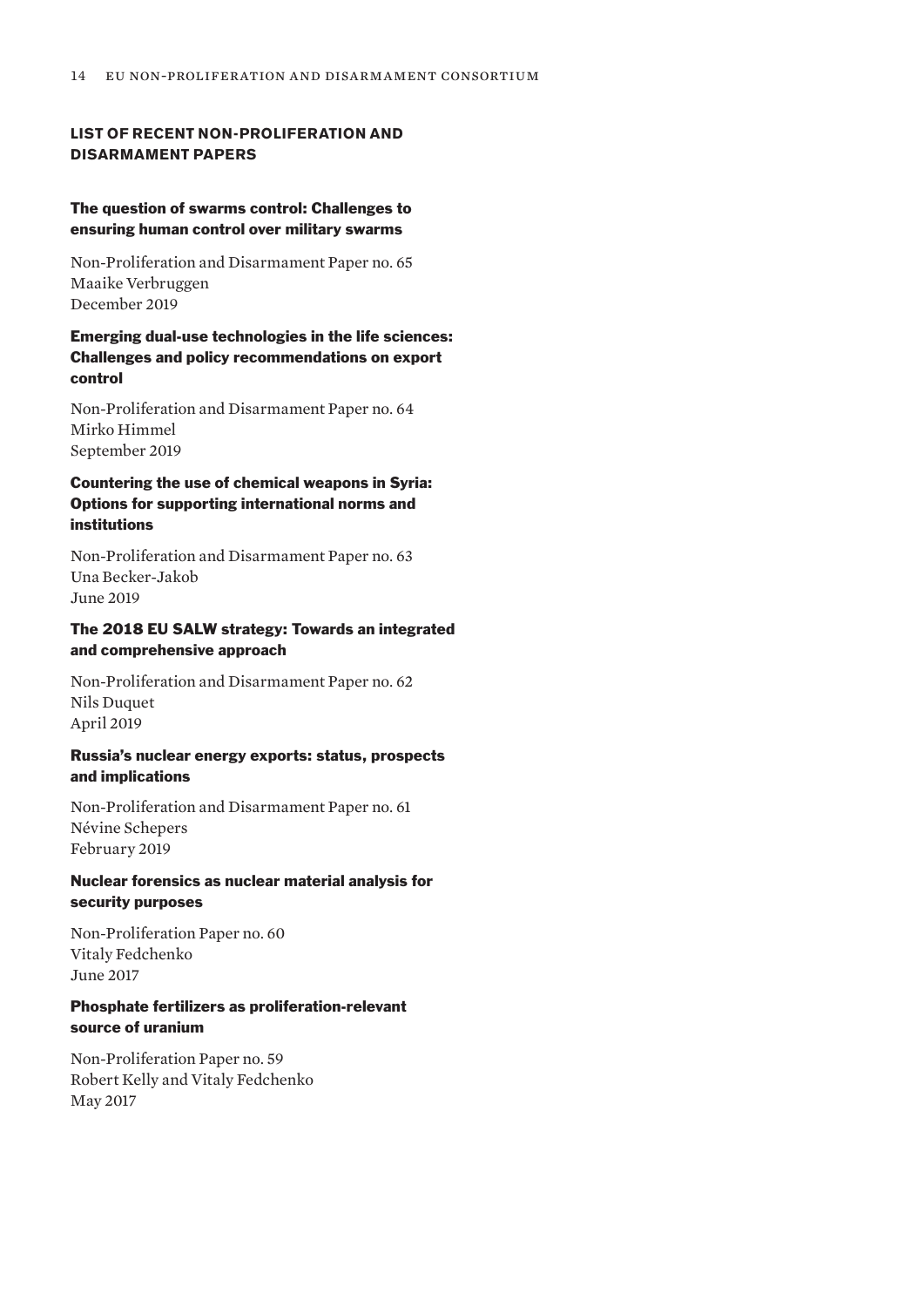# **SELECTED NON-PROLIFERATION AND DISARMAMENT PAPERS ON NUCLEAR ARMS CONTROL, DISARMAMENT AND NON-PROLIFERATION**

## The next generation(s) of Europeans facing nuclear weapons: Forgetful, indifferent, but supportive?

Non-Proliferation Paper no. 56 Benoit Pelopidas March 2017

# The implications of the Ukraine conflict for national nuclear security policy

Non-Proliferation Paper no. 53 Dmytro Chumak November 2016

# The EU's evolving responses to nuclear proliferation crises: From incentives to sanctions

Non-Proliferation Paper no. 46 Clara Portela July 2015

## Nuclear security in European Union member states

Non-Proliferation Paper no. 44 Marcy Fowler and Alisa Carrigan April 2015

## Nuclear attitudes in Central Europe

Non-Proliferation Paper no. 42 Erzsebet N. Rozsa and Anna Peczeli January 2015

# The role of the European Union in strengthening nuclear security

Non-Proliferation Paper no. 32 Ian Anthony November 2013

# A reflection on the current state of nuclear nonproliferation and safeguards

Non-Proliferation Paper no. 8 Andreas Persbo February 2012